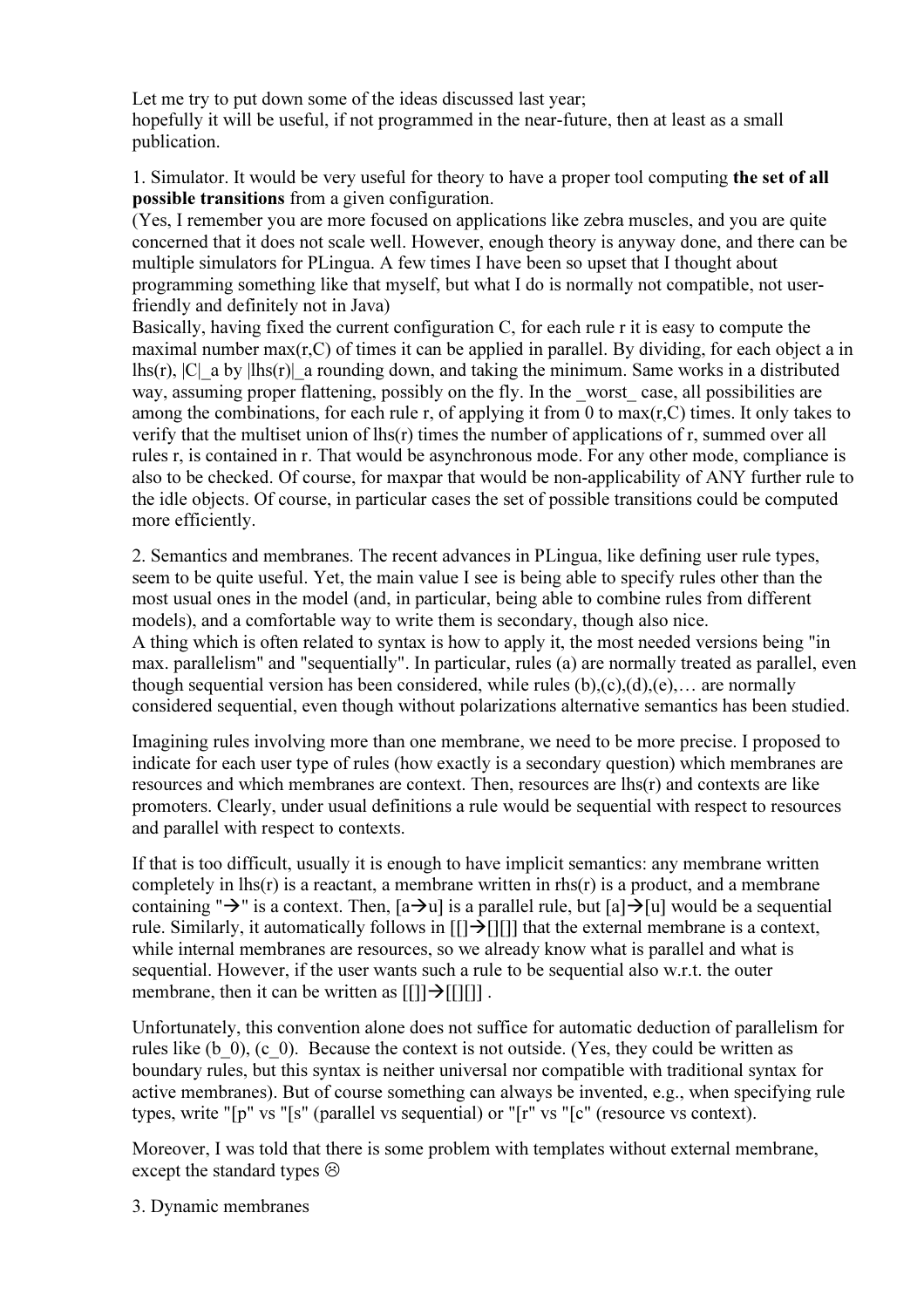Clearly, without explicitly indicated semantics  $[\exists \exists$  [[]] would be a segential membrane creation, while  $[a\rightarrow[b]]$  would be a parallel membrane creation. Then,

 $\lceil \lceil a \rceil \rightarrow b \rceil$  is a membrane dissolution, where the external membrane is a context.

But what is the behavior of other objects, those not specified in the rules explicitly?

The main variant is of course, upon creation the new membrane will only contain b, and upon dissolution all the contents of the old membrane is released in the outer membrane. But of course there are other rules, although less studied. Last year I suggested to use some wildcard, or mask, e.g., \$1, to represent other objects (similarly, something like #1 can represent other membranes, and for technical reasons different characters may be chosen; I use these ones to explain the idea how to describe semantics different from the main one).

 $[a $1 \rightarrow $1$  [b]] usual parallel membrane creation

a  $$1 \rightarrow $1$  [b] same without the outer context

[a  $$1]$   $\rightarrow$  [b [\$1]] create a new membrane around the existing one and send b there

 $\left[ \left[ a \ \$1 \right] \rightarrow b \ \$1 \right]$  usual membrane dissolution

 $\left[ \left[ a \ \$1 \right] \rightarrow b \right]$  lose contents of the dissolved membrane

 $[a \$1] \rightarrow [b \$1]$  [c \times 1] usual membrane division

 $[a \$1] \rightarrow [b \$1] [c]$  create a sibling membrane, without replicating contents

 $[a $1] \rightarrow [\$1(0)][\$1(0')]$  membrane separation

[a  $\{1\}_{\{82\}}$ ]  $\rightarrow$  [82 [a  $\{1\}$ ] exchange objects in two membranes if the first one contains a

Then, there may be different kinds of non-elementary membrane division

 $[a] \rightarrow [b][c]$  same syntax as for elementary membranes, replicate objects and membranes. Can be written as  $[a $1 #1] \rightarrow [b $1 #1][c $1 #1]$ 

 $[[|]$ [ $]$ ] $\rightarrow$ [[]][[]] separating submembranes. But what exactly happens to other submembranes if there are more than these two?

 $[$1 #1]]] \rightarrow [\$1 #1]]]$ [\stepset]] replicating other objects and membranes

 $[$1 #1]][]] \rightarrow [\$1(0) #1[]]$ [\stationg objects and replicating membranes]

 $[$1 \#1$ [][]] $]$ ][ $$1 \#1$ (H)[]][\$1 #1(H)[]] replicating objects and separating membranes

 $[$1 \#1[]]]\rightarrow[$1(O) \#1(H)[]][$1(O') \#1(H)[]]$  separating objects and membranes

Overall, I think there may be some reasonable consistent universal way how to describe the precise evolution not only of dedicated objects and membranes, but also related objects and membranes, because mass action is needed (the first classical example of the mass action is dissolution, of course currently programmed explicitly).

4. Tests

From time to time, researchers consider rules that were not considered in the original model. I believe many (though not all) of these issues can be captured by the thoughts above. a) sequential (a), parallel  $(b)$ , $(c)$ , $(d)$ , $(e)$ ,...

b) where other objects and membranes go - division vs separation, outside vs delete, …

c) external rules:  $a[\rightarrow u[], a[\rightarrow b, a[\rightarrow b[]]], ...$ 

d) …

5. Other models besides active membranes

With suitable choice of parallel/sequential semantics made clear,  $r \in R_i$  can be written as [r]<sub>i</sub>. In most cases, membrane i must be treated as context, hence, rules are parallel with respect to it. Antiport:  $u[v] \rightarrow v[u]$ 

Evolutional antiport or boundary rules:  $u[v] \rightarrow u'[v']$ 

Transitional: pretty standard, except multiple targets would be represented as multi-membrane context, and dissolution semantics is normally assumed parallel (multiple  $\delta$  = one dissolution), not sequential.

Spiking: mostly similar, the main difference are additional regular expressions.

Promoters, inhibitors - how much is already captured by PLingua??